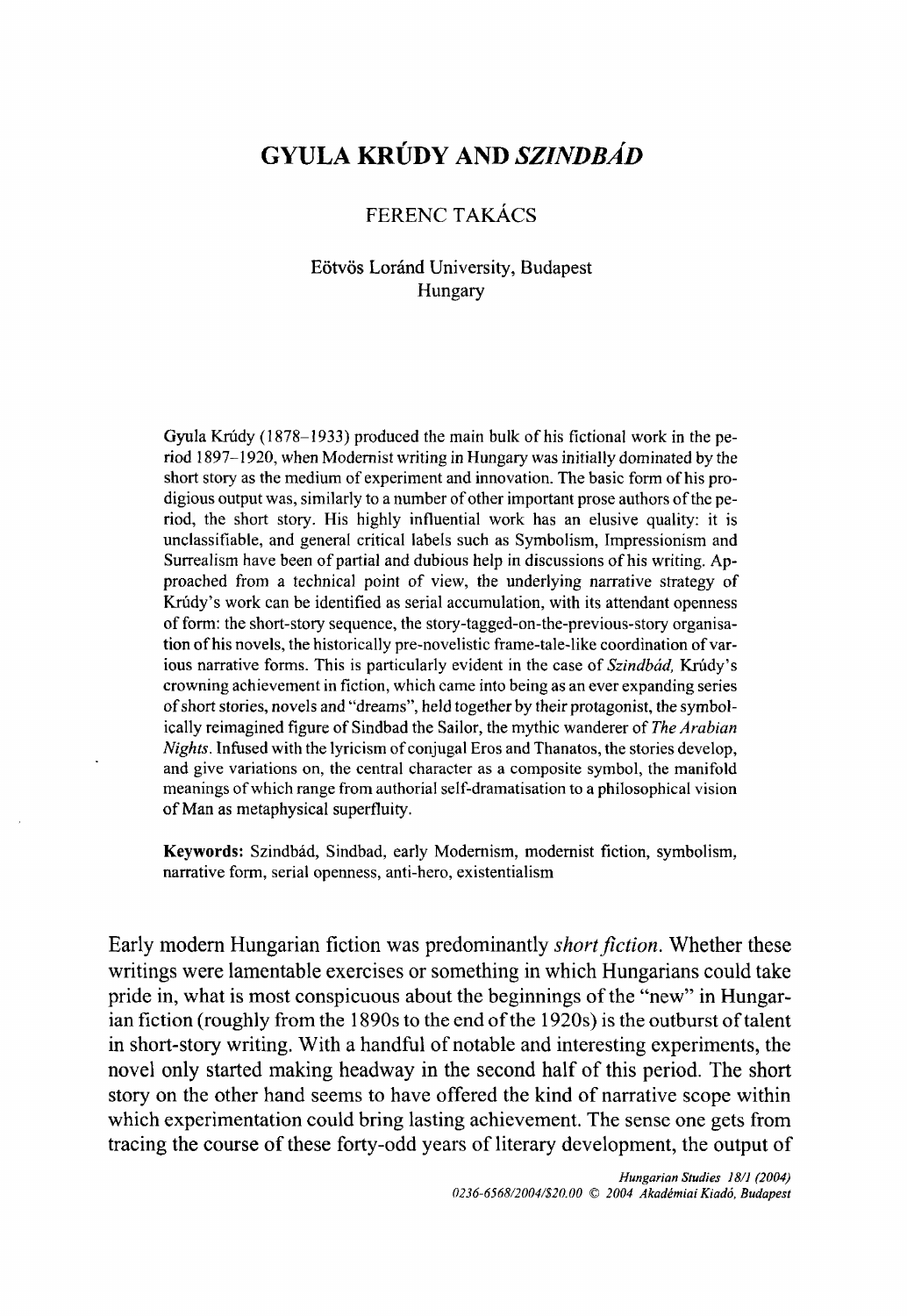roughly three generations of short-story writers, is that of unbroken expansion and conquest, from István Petelei (1852-1910) and Elek Gozsdu (1849-1919) in the 1880s, taken further by Sándor Bródy ( 1863-1924) and Géza Csáth (1887-1919), and attaining new maturity in the work of Dezső Kosztolányi (1885–1936) and Zsigmond Móricz (1879-1942).

Somewhere among these writers, though hardly fitting neatly in any sort of generational scheme, is Gyula Krúdy, a master, though in many ways an elusive and bewildering one, of the short story. His life and work span, in effect, the whole of the period outlined above. Born in 1878, he started writing in the early 1890s and went on to produce a prodigious body of work until his death in 1933. Unaligned by temperament, he steered a unique course in his writing. Krúdy had, of course, some affinity with what was going on in the literature of his day: his earliest writing in the 1890s evinces an awareness of Zola and a conscious attempt to create a literature of the urban scene. Later he came under the influence of the anecdotal lyricism and rural comedy of Kálmán Mikszáth (1847-1910). His mature writing, roughly from 1910 onwards, was favourably received by the progressive moderns of the *Nyugat* group, although conservative and ruralist literary circles also found him congenial to their own literary ideals. Finally, during the 1920s, he was increasingly seen, at least by the young and the avant-garde, as something of an anachronism, a quaint fossil of the *fin de siècle*, hopelessly outdated. No school or movement could, however, justify an exclusive claim on his work; and the more comprehensive labels such as Symbolism, Impressionism or Surrrealism are only partial and, in the end, dubious help in describing Krúdy's elusive, though highly influential *œuvre.* 

Part of this elusiveness lies in a strictly technical difficulty. His work, produced in haste, frequently under pressing financial circumstances, is astounding in its sheer bulk and size, and certainly makes it very difficult for the reader to arrive at any sort of comprehensive idea of what he was after. Recently, for example, editors of his short stories, drawing on Krudy's own short-story collections and culling previously uncollected material from dailies, periodicals and short-lived literary magazines of every description, have counted an average of 75 to 80 stories *per annum* published by Krúdy during the years from 1910 to 1916; later this staggering figure became a "mere" fifteen to twenty stories published annually. And to call him essentially a short-story writer, while justifiable, truncates his achievement as he was an important novelist as well. Indeed, from 1918 onwards there is a marked swing towards longer fictional forms in his *œuvre,* leading to the wholly satisfying novels of the last decade or so of his life. Also, apart from writing his short stories and novels, he worked in a variety of strange hybrid forms. Krúdy wrote historical fiction of a sort on the medieval, Renaissance and later the Habsburg monarchs of Hungary, and on the revolutions and anti-Austrian wars for independence; he experimented with the paradoxical area between biography and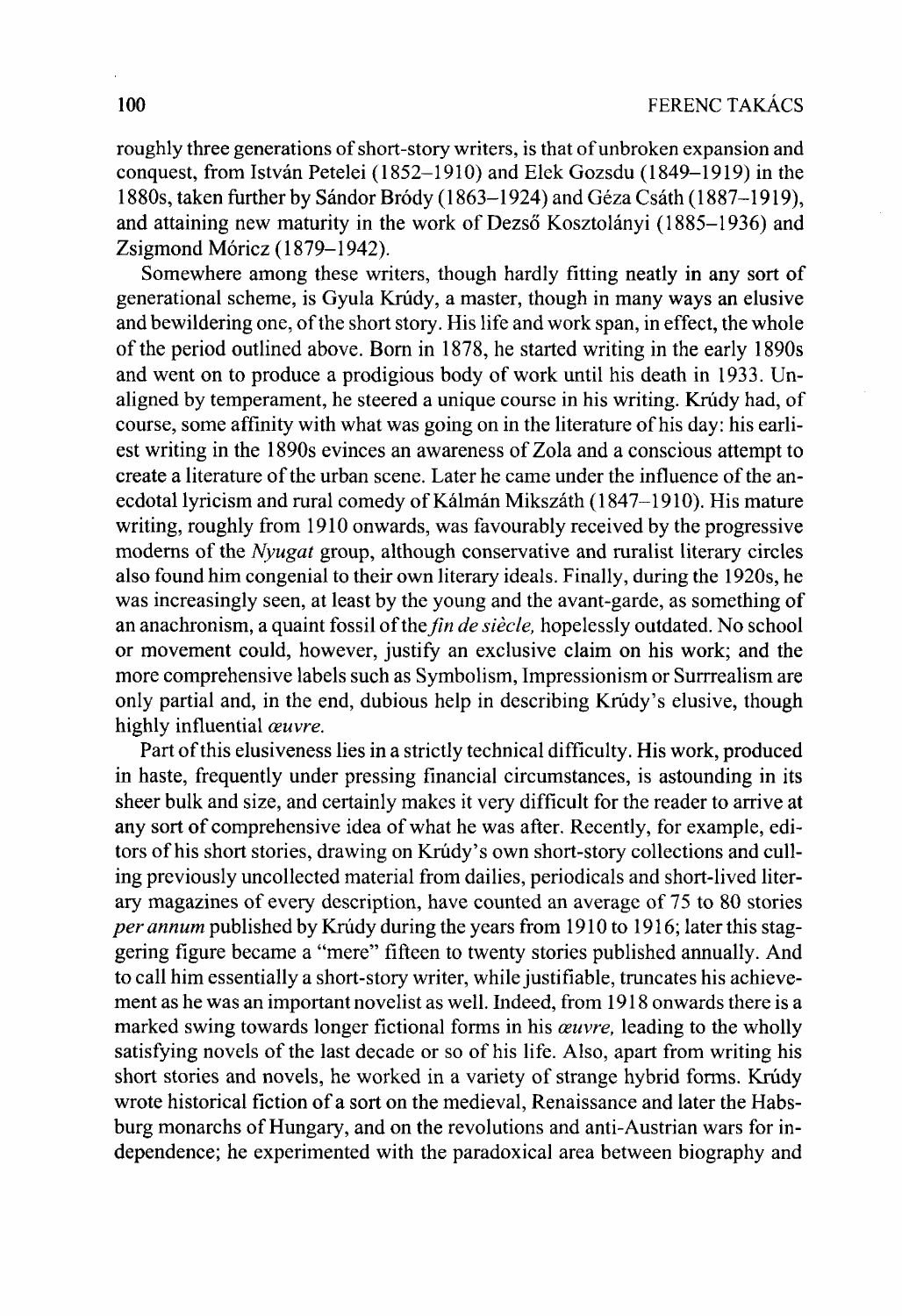#### GYULA KRÚDY AND *SZINDBÁD* 101

fiction, writing books on Hungarian poets of times past such as Sándor Petőfi and Endre Ady; and he also developed a unique and varied brand of non-fiction in books like *Almoskönyv* [A Book of Dreams], fusing archaic popular superstitions about dreams and dreaming with psychologically more up-to-date advice from the Freudian psychoanalyst Sándor Ferenczi, or in *A tiszaeszlári Sólymosi Eszter*  [Eszter Sólymosi of Tiszaeszlár], a quasi-documentary reconstruction of a notorious nineteenth-century anti-Semitic court case. Therefore any assessment of Krúdy's significance will inevitably rest on selection, however judicious. Different selections may obviate a range of different, or significantly novel, perspectives on his work. This has certainly been the case in the last decade or so as a more generous selection of his work has been rescued from oblivion and made accessible in modern editions.

Another aspect of Krúdy's elusiveness derives from a stubborn confusion of the man with the author, which was widespread among his critics and readers alike. He very quickly became something of a myth in his own lifetime, or, rather, his life seemed to display a pattern of literary myth. He was seen to combine, in one person, the feudal *grandseigneur* of bygone days, the small-town hero of huge feasts of eating and drinking, as well as a true-to-type turn-of-the-century literary Bohemian. That is, he lived, money permitting, at least on the level of his public image, the half-planned and half-spontaneous, playful life of his own literary creations. He seemed to drift, dream, court, eat and drink like Kázmér Rezeda, Eduard Alvinczi *et al.* of his short-stories and novels.

This image was a highly self-conscious and carefully orchestrated *pastiche* of what constituted the crudely anachronistic life of at least a certain section of the provincial Hungarian gentry class of his youth: the pursuit of women, wine, gambling, duelling and the like. In Krúdy's writing this *pastiche* was transmuted into a language of defiant hedonistic gestures set against the wider social context of the cautious and acquisitive middle-class ethos, uninspiring, lacking all enchantment and disappointingly prosaic, which was nevertheless clamouring for recognition as a form of historical necessity. As counterpart and supplement, his life was also an almost philosophical exercise in quiet and methodical self-destruction, weirdly symbolic of the historical passing of old Hungary.

But his lifestyle was itself a piece of fiction. It expressed, in a highly stylised form, his true life, which had much prosaic squalor and poverty, especially during its last decade or so. There was also a considerable amount of hard work, much more in keeping with the pragmatic Krúdy of the middle-class ideal, which he, at least on the more mythic plane of his life, so much resented. After all, he managed to produce an *œuvre* which, if fully collected, would run to at least 120 average-size volumes. There is, then, a continuity of life and work, but there is a fundamental rupture as well. Krúdy's mythic life is best seen as a kind of extension of his literary work and best approached from the work itself. Fascination with the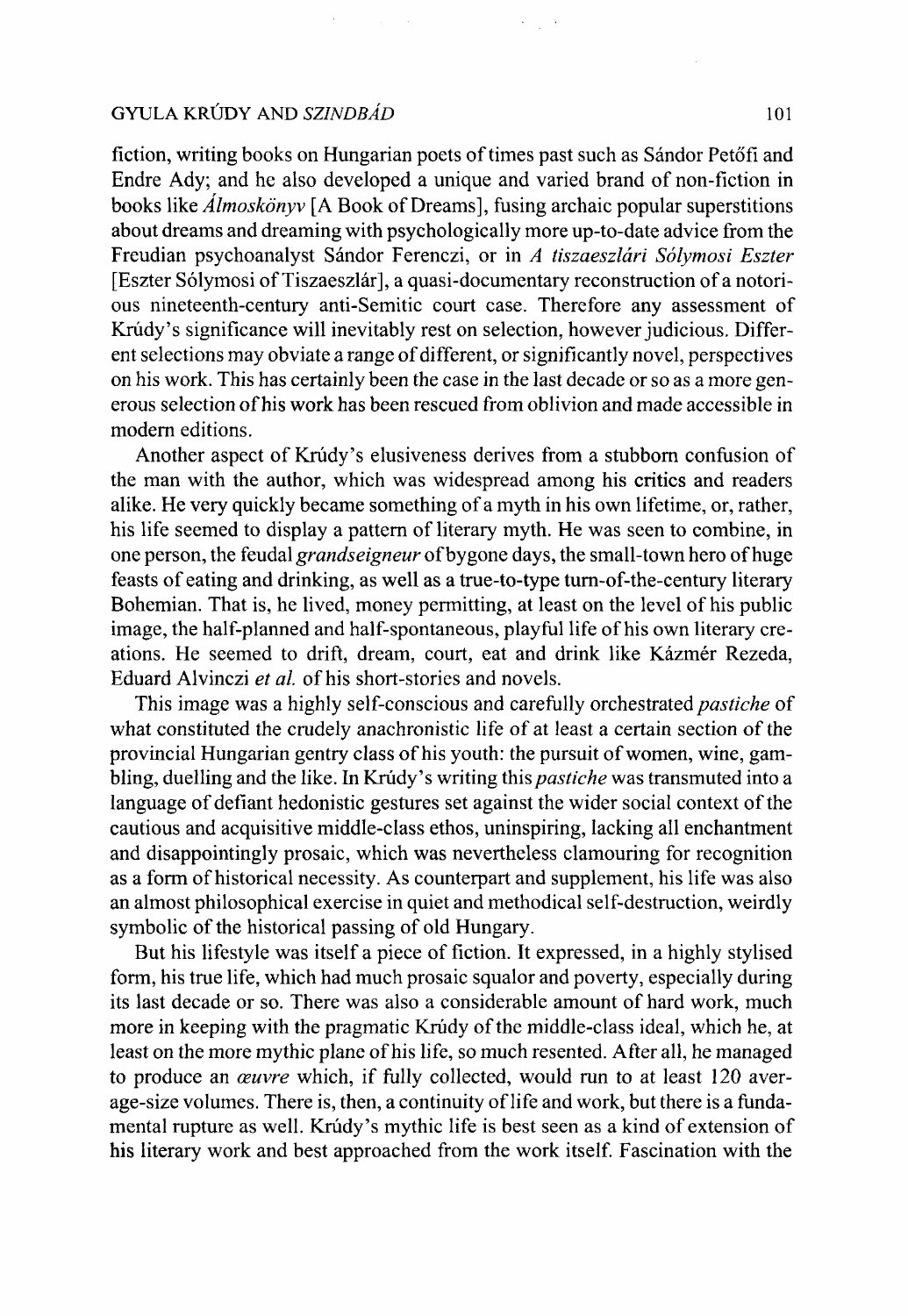man, as opposed to the work, has resulted in much critical evasion, however well-meaning, over the years.

Let then us turn to his work. Reading Krúdy with an eye to generalizing on his technique, one is struck first by the curious fact that much of the writing of this modern author draws its life from conspicuously archaic, if not primitive, narrative patterns. There is an all-pervasive quality of *serial openness* about his novels and short stories. Their stuff, never at ease in the particular form it is cast, spills over into another short story, into another novel. There is an endless recurrence of characters, motifs, situations and images that break out of the confines of the isolated and finished work and find a more convenient shape for themselves when in a pattern of the tale-within-the-tale, or the tale-tagged-onto-the-previous-tale. All this recalls the narrative technique prevalent at the beginnings of European fiction, or, for that matter, a kind of longer fictional form, the technique of potentially unlimited cumulative addition, of simple coordination. This sometimes suggests in Krúdy a highly idiosyncratic use of the old picaresque pattern and the even more ancient frame-tale. He himself recognised his debt to this archaic stratum of the narrative tradition of the West when he recalled *Arabian Nights* and Boccaccio's *Decameron* as the two most important sources of technical inspiration for his work.

Interestingly, there is no significant difference in the way this structural principle is embodied in his novels and in his short stories. In both he works with the idea of the larger series, or cycles. In his longer fiction the most noted example is the *Crimson Stagecoach* series: a loose *roman-ßeuve* of six novels, written between 1913 and 1933, with the adventures of Kázmár Rezeda and Eduárd Alvinczi, two melancholy hedonists at the centre; while the *Szindbád* series, arguably Krúdy's most important work, shows, as it stands now in its collected form, the presence of this principle in an even more intriguing complexity, since it contains ninety Szindbád stories, eleven "nights" of Szindbád's dreams and, additionally, two Szindbád novels.

This almost exclusive reliance on an archaic and simple structural idea leaves, of course, the work dangerously vulnerable to technical criticism. On the other hand, there is something paradoxically and sophisticatedly modern in the author's defiantly self-conscious choice of the archaic and the primitive in narrative tradition; a charitable view would stress Krúdy's significance as the practitioner of a form of the modern *romance* in his longer fiction and praise his adjustments of this primordial pattern of cumulative addition as a major technical achievement.

On the other hand, there are many places in an admittedly uneven fictional *œuvre* where a less charitable view can find ground for doubts and misgivings. Such a view would, with some justification, point out that looseness is looseness, despite the counterweight of authorial self-consciousness, or of the author's subtle emphasis on *pastiche* and the irony implied in his handling of time-worn narrative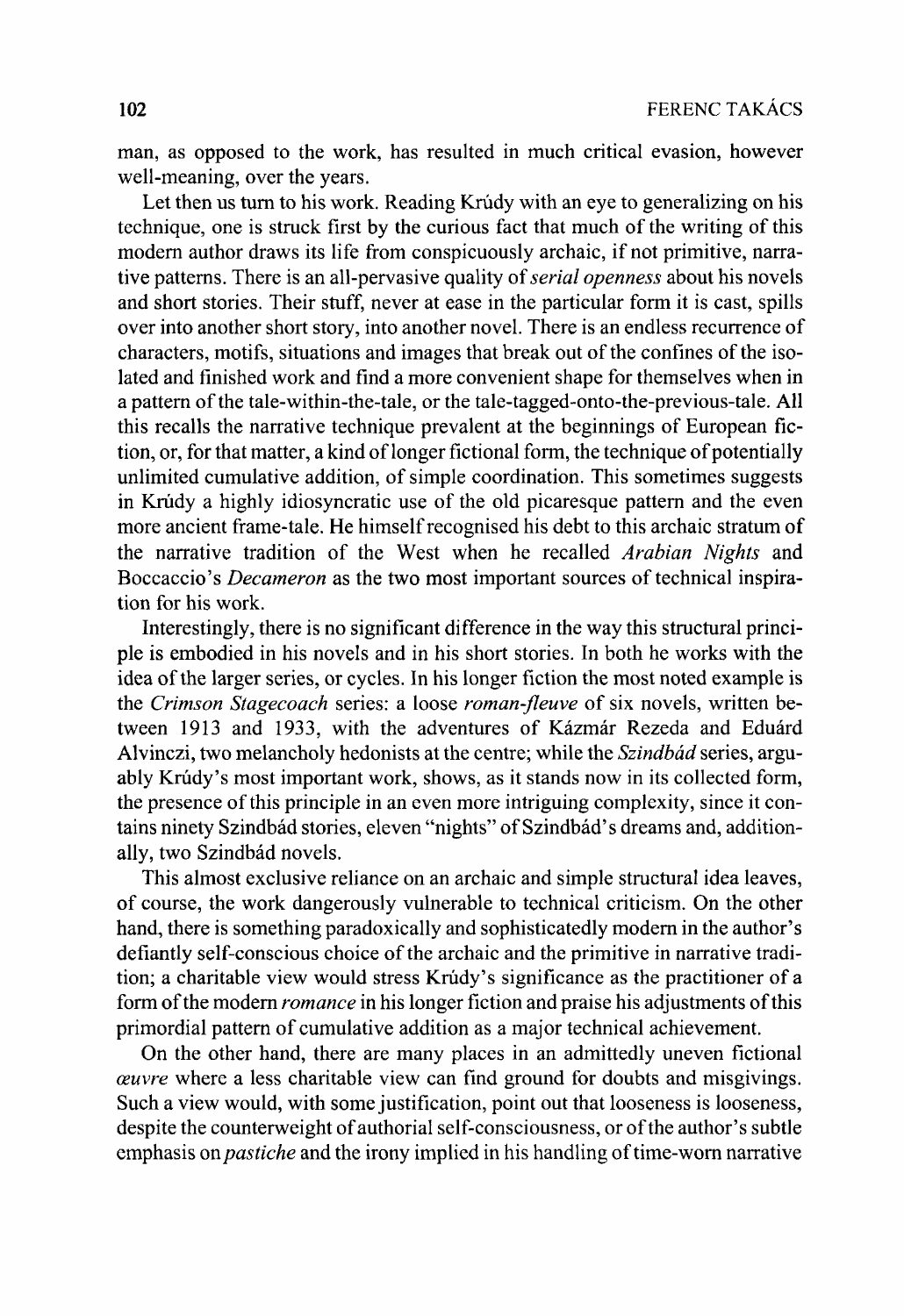#### GYULA KRÚDY AND *SZINDBÁD* 103

convention. On this count, the novels would turn out to be either over-extended short stories or, simply, a number of short stories yoked together by the gentle violence of skilfully handled atmospheric continuity or kinship. Some exception might be made for the novels of the last phase, especially for the compact concentration and dazzling irony of *Boldogult úrfikoromban* (1928) [My Long-past Days as a Young Man Gallant].

One way out of this critical dilemma (which is, incidentally, seldom addressed and is far from properly settled) is, of course, to stress Krúdy's significance as a short-story writer; here, in the more compact form, either there is no danger of structural looseness or if there is, it is turned into innovative gain. When we consider the short stories as units in the larger series, the series themselves may well be seen as a particularly happy compromise struck between short story and novel, suggesting, by carefully placed voids and absences, a potential novel, which is never quite realized fully. Here Krúdy is certainly an important innovator of fictional method: the technical thrust behind *Szindbád* shows a significant degree of affinity with similar experiments elsewhere, ranging from Hemingway's *In Our Time* to Babel's *Red Cavalry,* and, to include another notable Hungarian example from the same period, Dezső Kosztolányi's *Kornél Esti* series.

What is equally important to realize about Krúdy's work that it is a writing of *texture* as opposed to *structure;* his intense poetic effects are predominantly those of language, style and imagery where structural organization, or the semblance of it, is in many cases no more than an excuse for creating a rich atmosphere of restrained sadness and muted nostalgia. And it is precisely here where a unique transmutation of Krúdy's archaic narrative patterns take place: if we recognize, say, in the *Crimson Stagecoach* series or in *Szindbád the* presence of some loosely picaresque organization, we are bound to realize that this is a rather curious sort of picaresque. The books are series of adventures, certainly; but these adventures are only suggestions of adventures rather, taking place mostly in the mind of the protagonist, half-imagined, half-remembered; they are, indeed, adventures of remembering and feeling, small dislocations of attitude, muted perceptions of minute sensual and erotic shocks; adventures of atmosphere, of mood, of the ineffable moment frozen into a static image of sharply defined experience.

It is also texture that transmutes his staple material into a subtly nostalgic and quietly disturbing poetry. Again some of this material is truly archaic, as Krúdy draws on a great submerged store of folktale, fantasy and fairy-tale, in short, on the miraculous (in the old, classical sense of the term). Kosztolányi, writing on *Szindbád,* described the stories as "modern symbolic tales." The same transmutation, "modern" and "symbolic," affects another part of the usual Krúdy material: the deliberately picked cheap, sentimental and tawdry stock-in-trade of the *fin de siècle,* of anecdotal cliché, of Sunday supplement purple prose, all of which a generous and ironic use is made in his work. At his worst, Krúdy is not much better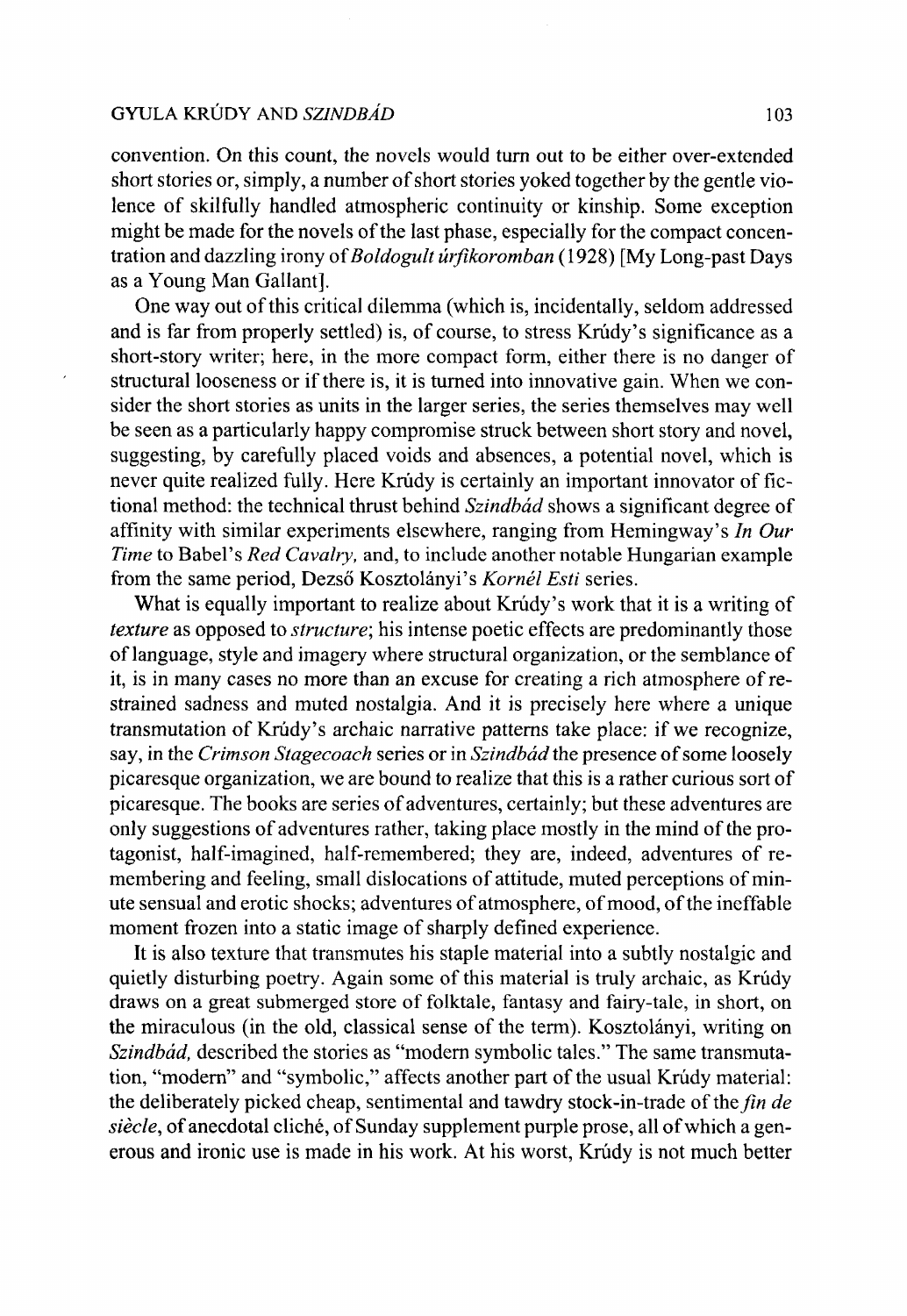than his ready-made material; at his best, however, his texture will always create a subtle distance, signal the limitations of his material and, by doing so, transcend it, distilling from it the kind of significance we associate with memory, dream, archetype and myth: the symbolic matrix of subconscious experience.

This world in its circumstantial detail is a kind of Hungary of dreams, a condensation into symbol of recognisable bits and pieces of the pre-modern era. It is made up of densely atmospheric images of small-town ennui, the rural peace of country mansions, small and secretive corners of a larger world, wayside inns, boarding-houses and cafés, each with its own small weird surprises. It is a world of virgins and widows, frozen into the immobility of a daydream, and country gentlemen living out their allotted time in a sort of resigned and dutiful hedonism. It is a world on the wane, an existence of sad futility, that shadow area where life merges imperceptibly into death, a strange, calm and timeless world that the conjugal omnipresence of Eros and Thanatos fuses into a translucent vision.

This is the poetry of *Szindbád,* Krúdy's most sustained and certainly most central achievement. This collection was the result of his slow maturity as a writer. Krúdy published his first collection of Szindbád stories, *Szindbád ifjúsága*  [Sindbad's youth], in 1911, and here he found the voice and style that was to remain uniquely his own by appropriating and transmuting the figure of the mythic sailor of *Arabian Nights.* It is symbolic in that the last work he managed to complete was the Szindbád novel *Purgatórium* [Purgatory] in 1933; he handed in the manuscript to his editor five days before his death.

Szindbád is a composite symbol. First, he is a very personal creation, a mask of the author, a poetic *persona* through which Krúdy could articulate his secret self-image. He is also, more recognisably, a version of the familiar *fin-de-siècle*  type, a variation on the *poète maudit,* excluded from ordinary life, rootless, on an endless and melancholy quest for experience, a woman, food or drink. A resigned hedonist and metaphysically saddened Panurge, Szindbád knows that his quest is impossible as it is an attempt to return to experience irrevocably lost, a doomed striving to re-live what is already a world of dream and memory. It is a quest, ultimately, for death, if not itself a form of dying. (In one of the relatively early stories of the series, Szindbád dies, turns into a rosary bead, then sets out on his quest again as a ghost, symbolically embodying life-in-death or death-in-life.)

Moreover, Szindbád is somehow a mythic condensation of the young man gallant of the Hungarian gentry class. His social function lost, his life is lived on the plane of dreams and memories. Indeed, his life *is* a form of dream and memory, with Szindbád dreaming himself, remembering himself. This is completed by a more philosophical meaning to his character. Technically, the short-story novel owes something to nineteenth-century Russian fiction, especially to Turgeniev's *The Diary of a Sportsman.* There is a more general debt in Szindbád to the idea of "the superfluous man" in Pushkin, Lermontov, Gogol and Goncharov, a corpus of